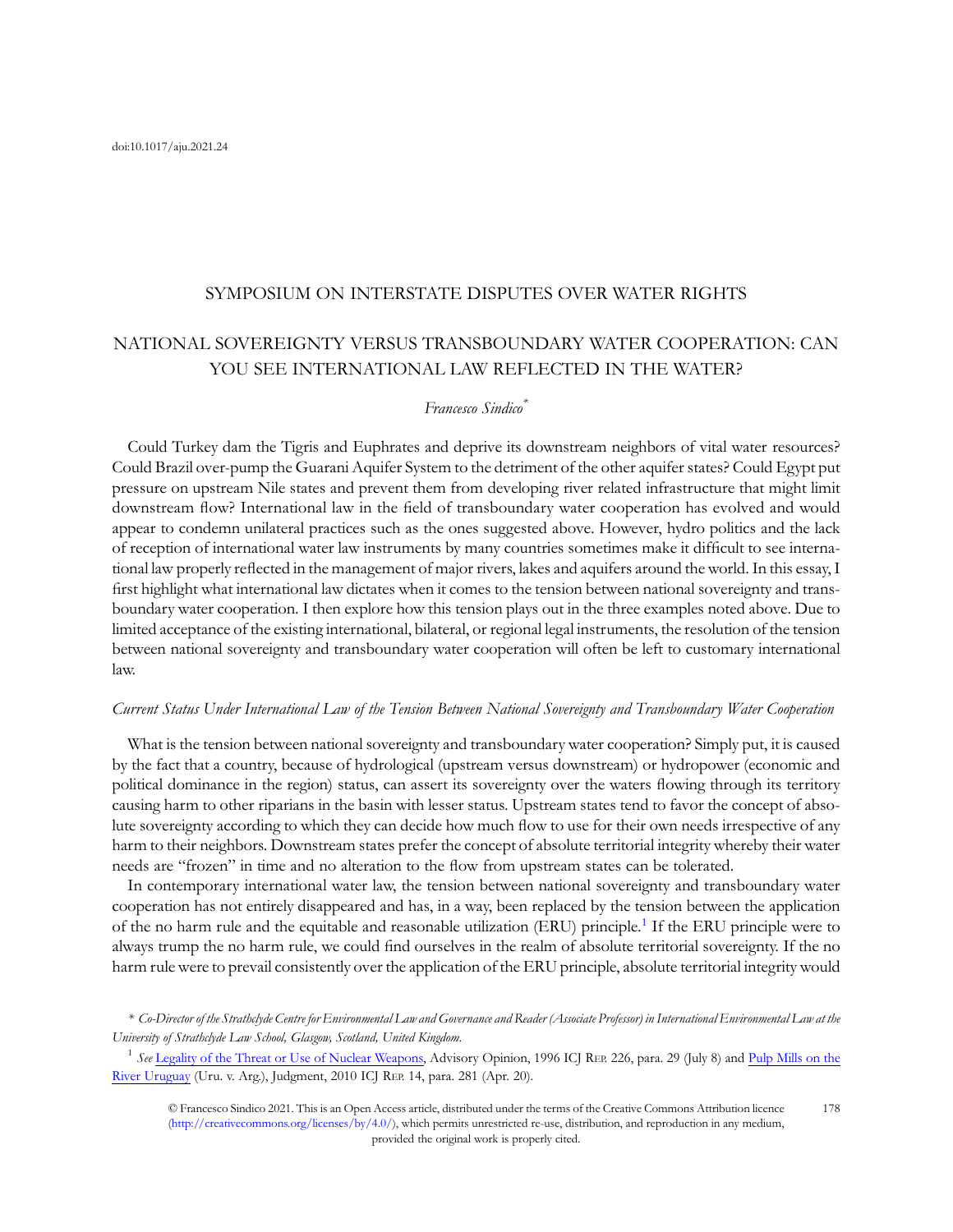become the key rule. However, as reflected in the UN Watercourses Convention, application of the no harm rule does not replace absolute sovereignty with an equally absolute respect of a neighbor's sovereignty.<sup>2</sup> In fact, a riparian state has the obligation not to cause significant harm, but also the right to utilize the watercourse, albeit in an "equitable" and "reasonable" manner.<sup>3</sup> There is no universal definition of what amounts to equitable and reasonable and states need to be guided by factors listed in the Watercourses Convention.<sup>4</sup> No one factor is more important than another, although special regard is to be given to "requirements of vital human needs."<sup>5</sup> Furthermore, the presence of a wide range of procedural provisions tilt the balance towards a balanced application of the ERU principle,<sup>6</sup> preventing abuses that could lead to significant harm occurring nevertheless.<sup>7</sup>

Despite the relationship between the no harm rule and the ERU principle in international water law somewhat replacing the tension between national sovereignty and transboundary water cooperation, three considerations should make us wary of declaring the national sovereignty versus transboundary cooperation tension completely over.

First, the no harm rule is a due diligence obligation that, $^8$  even if applied correctly, could lead to some level of harm to a neighboring country. In fact, in order to comply with the no harm rule, a riparian state needs to put in place "appropriate measures" and ensure that any harm that nevertheless reaches the other riparian state is not "significant." National sovereignty has been notably limited by this obligation but it can still cause tensions for transboundary water cooperation depending on what amounts to an "appropriate" measure and what constitutes "significant" harm in the application of the no harm rule.

Second, adoption by the UN General Assembly of the UN International Law Commission Draft Articles on the Law of Transboundary Aquifers (the Draft Articles)<sup>9</sup> has been seen by some as a regression in international law.<sup>10</sup> They argue that the Draft Articles have opened the door again to an absolute concept of national sovereignty. Despite the presence in the Draft Articles of the no harm rule and the ERU principle,<sup>11</sup> the Draft Articles both make a direct reference in the preamble to the outdated concept of "permanent" sovereignty over natural resources.<sup>12</sup> The Draft Articles appear to bring back national sovereignty in their operative language in Article 3, which states that: "Each aquifer State has sovereignty over the portion of a transboundary aquifer or aquifer system located within its territory. It shall exercise its sovereignty in accordance with international law and the present draft Articles."<sup>13</sup>

Those who see this provision as a dangerous return to the past focus on the first sentence of Draft Article 3 and consider that an international legal instrument that deals with "water" should not make any reference to national

<sup>2</sup> [UN Convention on the Law of the Non-Navigational Uses of International Watercourses](https://legal.un.org/ilc/texts/instruments/english/conventions/8_3_1997.pdf) art. 7.1, May 21, 1997, 36 ILM 700 (entered into force Aug. 17, 2014).

<sup>7</sup> See Tamar Meshel, [Swimming Against the Current: Revisiting the Principles of International Water Law in the Resolution of Fresh Water Disputes](https://harvardilj.org/wp-content/uploads/sites/15/61.1-Meshel.pdf), 61(1) HARV. INT'<sup>L</sup> L.J. (2020).

<sup>8</sup> See Int'l Law Ass'n Draft Study Group on Due Diligence in Int'l Law, [Report](https://www.ila-hq.org/index.php/study-groups) (2016).

<sup>9</sup> [The Law of Transboundary Aquifers](https://digitallibrary.un.org/record/643188?ln=en), UN Doc. A/63/124, Dec. 11, 2008 [hereinafter The Law of Transboundary Aquifers]. <sup>10</sup> Stephen McCaffrey, [The International Law Commission Adopts Draft Articles on Transboundary Aquifers](https://www.jstor.org/stable/20535150?seq=1), 103 AJIL (2009).

<sup>11</sup> [The Law of Transboundary Aquifers](https://digitallibrary.un.org/record/643188?ln=en), *supra* note 9, arts. 4 (ERU) and 6 (no harm rule).

 $3$   $\underline{Id}$  art. 5.

 $4$  [Id.](https://legal.un.org/ilc/texts/instruments/english/conventions/8_3_1997.pdf) art. 6.

[Id.](https://legal.un.org/ilc/texts/instruments/english/conventions/8_3_1997.pdf) art. 10.2.

 $^6$   $\emph{Id.}$  $\emph{Id.}$  $\emph{Id.}$  Part III.

<sup>&</sup>lt;sup>12</sup> Permanent Sovereignty Over Natural Resources, [G.A. Res. 1803 \(XVII\)](https://legal.un.org/avl/ha/ga_1803/ga_1803.html) (Dec. 14, 1962).

<sup>&</sup>lt;sup>13</sup> [The Law of Transboundary Aquifers](https://digitallibrary.un.org/record/643188?ln=en), *supra* note 9, art. 3.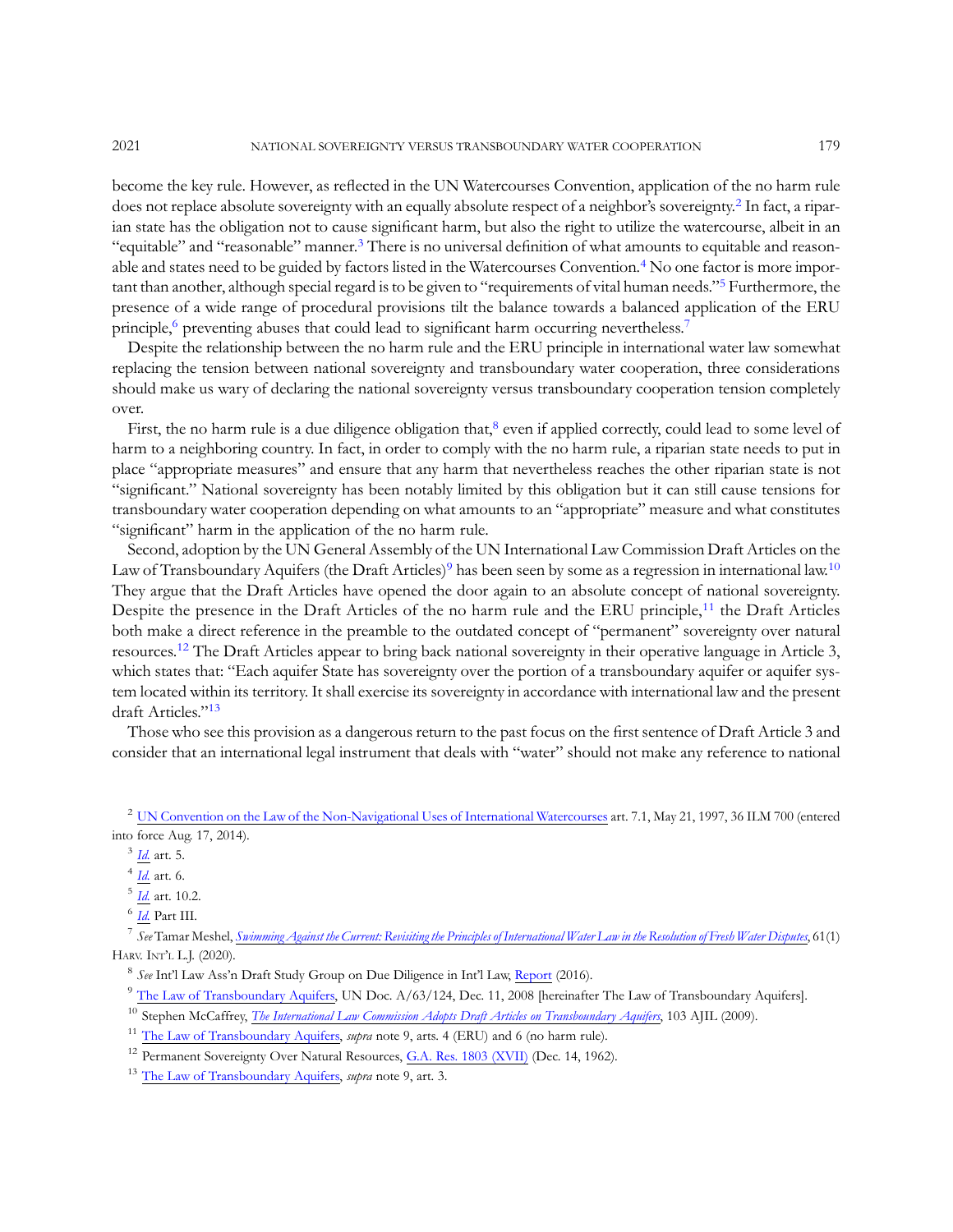#### 180 AJIL UNBOUND Vol. 115

sovereignty.14 Those, like myself, who may not be fully enchanted by the wording of Draft Article 3, but can "work with it" nevertheless, focus on the combination of the first and second sentence.<sup>15</sup> States cannot selectively apply the Draft Articles in a way that allows them to return to a full, permanent, and absolute concept of national sovereignty. The second sentence brings the reference to national sovereignty back within the boundaries of general international law, where national sovereignty is limited, and to the Draft Articles themselves where the no harm rule applies. Moreover, a number of procedural obligations further limit an absolute approach and application of national sovereignty in the context of the law of transboundary aquifers.<sup>16</sup>

Third, international water legal instruments are far from universal or legally binding. The Watercourses Convention has been ratified by only thirty-seven countries with an entire continent, the Americas, completely absent from its membership.<sup>17</sup> The membership of the Convention on the Protection and Use of Transboundary Watercourses and International Lakes (UNECE Water Convention),<sup>18</sup> despite the treaty being opened to global membership,19 is still heavily Eurocentric. The Draft Articles are soft law, promulgated through annexation to a UN General Assembly resolution, with countries merely encouraged to use them as guidance.<sup>20</sup>

These three considerations warrant a closer look at how the tension between national sovereignty and transboundary water cooperation plays out in the management of specific rivers, lakes and aquifers across the world, which I will now address by returning to the three scenarios that started this essay.

## The Tension Between National Sovereignty and Transboundary Water Cooperation in Practice and What This Says About International Law

Considering three examples of current water use controversies, the following questions appear to be relevant: whether the international water law instruments introduced in the prior section apply; whether there exists an ad hoc international legal instrument that applies to the specific example; and whether customary international law is able to fill any gaps left open by the general conventions and any applicable basin/aquifer treaties.

In each of the three scenarios, the action of Turkey, Brazil or Egypt is causing "significant" harm to other countries and a balanced application of the ERU principle would mitigate such harm and promote cooperation between neighboring countries.

Could Turkey dam the Tigris and Euphrates and deprive its downstream neighbors of vital water resources? In this specific case, only the two downstream states, Iraq and Syria, are parties to the Watercourses Convention, while Turkey is not,

<sup>14</sup> [McCaffrey,](https://www.jstor.org/stable/20535150?seq=1) supra note 10; Owen McIntyre, [International Water Resources Law and the International Law Commission Draft Articles on](https://www.researchgate.net/publication/259975370_International_Water_Resources_Law_and_the_International_Law_Commission_Draft_Articles_on_Transboundary_Aquifers_A_Missed_Opportunity_for_Cross-Fertilisation) [Transboundary Aquifers: A Missed Opportunity for Cross-Fertilisation](https://www.researchgate.net/publication/259975370_International_Water_Resources_Law_and_the_International_Law_Commission_Draft_Articles_on_Transboundary_Aquifers_A_Missed_Opportunity_for_Cross-Fertilisation), 13 INT'L COMMUNITY L. REV. (2011).

<sup>15</sup> See Francesco Sindico, International Law and Transboundary Aquifers 75–84 (2020). See also Gabriel Eckstein, The INTERNATIONAL LAW OF [TRANSBOUNDARY](https://www.routledge.com/The-International-Law-of-Transboundary-Groundwater-Resources/Eckstein/p/book/9781138842991) GROUNDWATER RESOURCES (2017).

<sup>16</sup> [The Law of Transboundary Aquifers](https://digitallibrary.un.org/record/643188?ln=en), *supra* note 9, arts. 8 (obligation to exchange information and to monitor) and 15 (obligation to notify and to undertake an environmental impact assessment).

<sup>17</sup> See the status of Watercourses Convention ratification on the relevant [United Nations Treaty Collection page.](https://treaties.un.org/Pages/ViewDetails.aspx?src=TREATY&mtdsg_no=XXVII-12&chapter=27&clang=_en) For a discussion about the implication of the numbers, see Gabriel Eckstein, [The Status of the UN Watercourses Convention: Does It Still Hold Water?](https://papers.ssrn.com/sol3/papers.cfm?abstract_id=3518692), 36 INT'L J. WATER RESOURCES DEV. 429 (2020).

<sup>18</sup> [Convention on the Protection and Use of Transboundary Watercourses and International Lakes,](https://unece.org/fileadmin/DAM/env/water/pdf/watercon.pdf) Mar. 17, 1992, 1936 UNTS 269 (entered into force Oct. 6, 1996).

<sup>19</sup> See [Decision III/1](https://unece.org/DAM/env/water/meetings/documents.htm), Amendment to the Water Convention, ECOSOC, Un Doc. EC/MP.WAT/12 (Jan. 2004).

<sup>20</sup> [The Law of Transboundary Aquifers,](https://undocs.org/en/A/RES/68/118) UN Doc.  $A/RES/68/118$  (Dec. 16, 2013; Gabriel Eckstein & Francesco Sindico, [The Law of](https://papers.ssrn.com/sol3/papers.cfm?abstract_id=2429569) [Transboundary Aquifers: Many Ways of Going Forward, but Only One Way of Standing Still](https://papers.ssrn.com/sol3/papers.cfm?abstract_id=2429569), 23 REV. EUR., COMP. & INT'L ENVTL. L. 32 (2014).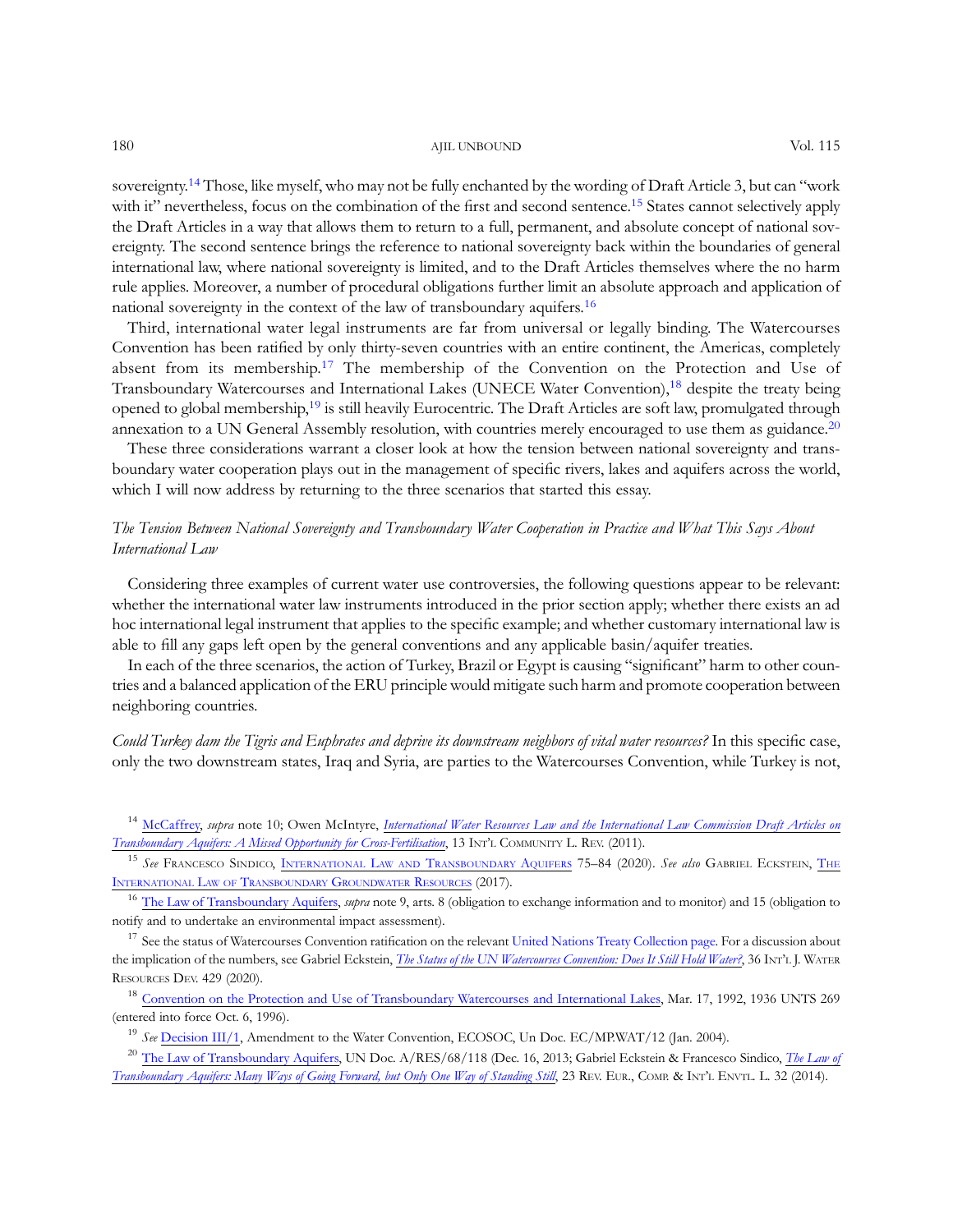and none are parties to the UNECE Water Convention. The answer to the question therefore needs to be found in specific agreements between the countries or in customary international law.

Starting with specific agreements, the main challenge is that there still is no ad hoc basin wide agreement to provide guidance and direction in the management of the two river basins. What we have is a patchwork of agreements and Memoranda of Understanding (MoUs) developed and negotiated from just after the end of Second World War to 2009. Turkey's acquaintance with EU water management rules and institutions appears to be percolating into these MoUs, which cover more than just technical matters and encroach into the management of the rivers.<sup>21</sup> However, the MoUs do not go as far as including the no harm rule or references to the ERU principle.

The question becomes whether those rules and principles that deal with such tension in the Watercourses Convention and the UNECE Water Convention amount to customary international law. The no harm rule certainly does and the ERU principle can increasingly be considered to be crystallizing into customary international law, together with several procedural obligations that enable both the no harm rule and the ERU principle to operate.

Could Brazil over-pump the Guarani Aquifer System to the detriment of the other aquifer states? This question takes us to Latin America and to one of the largest reservoirs of freshwater in the world: the Guarani Aquifer System found under Argentina, Brazil, Paraguay, and Uruguay.<sup>22</sup> None is a party to the Watercourses Convention nor a member of the UNECE Water Convention. However, the nature of the natural resource in question (i.e., a transboundary aquifer with some of its parts being non-renewable) means that it may not be straightforward to conclude that such international legal instruments would apply to the Guarani Aquifer System even if the relevant nations were parties. The Draft Articles would apply, but they are not legally binding. Hence, once again, we need to explore whether an ad hoc international treaty or customary international law can help.

In this case, a treaty does exist. The Guarani Aquifer Agreement was signed in 2010 and entered into force in 2020.<sup>23</sup> The no harm rule is included in its text and there are also facets of the ERU principle within the Agreement.<sup>24</sup> However, it also includes direct references to national sovereignty<sup>25</sup> akin to what can be found in the Draft Articles. As in the Draft Articles context, some have criticized the reference to national sovereignty in an agreement related to water. I believe that a good faith implementation requires sovereignty to be read in conjunction with general international law (which rejects an absolute approach to sovereignty) and the rest of the Agreement.<sup>26</sup> The Agreement as a whole includes both substantive and procedural norms that, together, should be able to tame national sovereignty in the management of the aquifer. In other words, only an erroneous interpretation of the Guarani Aquifer Agreement may lead to abuses allowing Brazil to cause significant harm to its neighbors. A further safeguard against this happening should be guidance of the Commission, which needs to be developed for the management of the aquifer (per Article 15 of the Agreement). The Commission would apply the

<sup>21</sup> All Tigris and Euphrates related primary sources can be found in Aysegül Kibaroglu, *[Transboundary Water Governance in the Euphrates](https://www.e-ir.info/2015/07/22/transboundary-water-governance-in-the-euphrates-tigris-river-basin/)* [Tigris River Basin](https://www.e-ir.info/2015/07/22/transboundary-water-governance-in-the-euphrates-tigris-river-basin/), E-INT'L REL. (July 22, 2015). The only exception is the [Treaty of Friendship and Neighbourly Relations Between Iraq and](https://www.internationalwaterlaw.org/documents/regionaldocs/Iraq-Turkey-Friendship_1946.pdf) [Turkey](https://www.internationalwaterlaw.org/documents/regionaldocs/Iraq-Turkey-Friendship_1946.pdf) and its Attached Protocol No.1 Relative to the Regulation of the Waters of the Tigris and Euphrates and of Their Tributaries, Mar. 29, 1946 (entered into force May 10, 1948).

<sup>22</sup> Org. of American States, [Project for the Environmental Protection and Sustainable Development of the Guarani Aquifer System](http://www.oas.org/DSD/WaterResources/projects/Guarani/SAP-Guarani.pdf), Guarani Aquifer Strategic Program (2009).

<sup>&</sup>lt;sup>23</sup> [Agreement on the Guarani Aquifer](https://www.internationalwaterlaw.org/documents/regionaldocs/Guarani_Aquifer_Agreement-English.pdf), Aug. 2, 2010 (entered into force Nov. 26, 2020).

 $24$  *[Id.](https://www.internationalwaterlaw.org/documents/regionaldocs/Guarani_Aquifer_Agreement-English.pdf)* arts. 4 (ERU) and 6 (no harm rule).

 $25$  *[Id.](https://www.internationalwaterlaw.org/documents/regionaldocs/Guarani_Aquifer_Agreement-English.pdf)* art. 2.

<sup>&</sup>lt;sup>26</sup> Francesco Sindico, *[The Guarani Aquifer System and the International Law of Transboundary Aquifers](https://pureportal.strath.ac.uk/en/publications/the-guarani-aquifer-system-and-the-international-law-of-transboun)*, 13 INT'L COMMUNITY L. REV. 255 (2011).